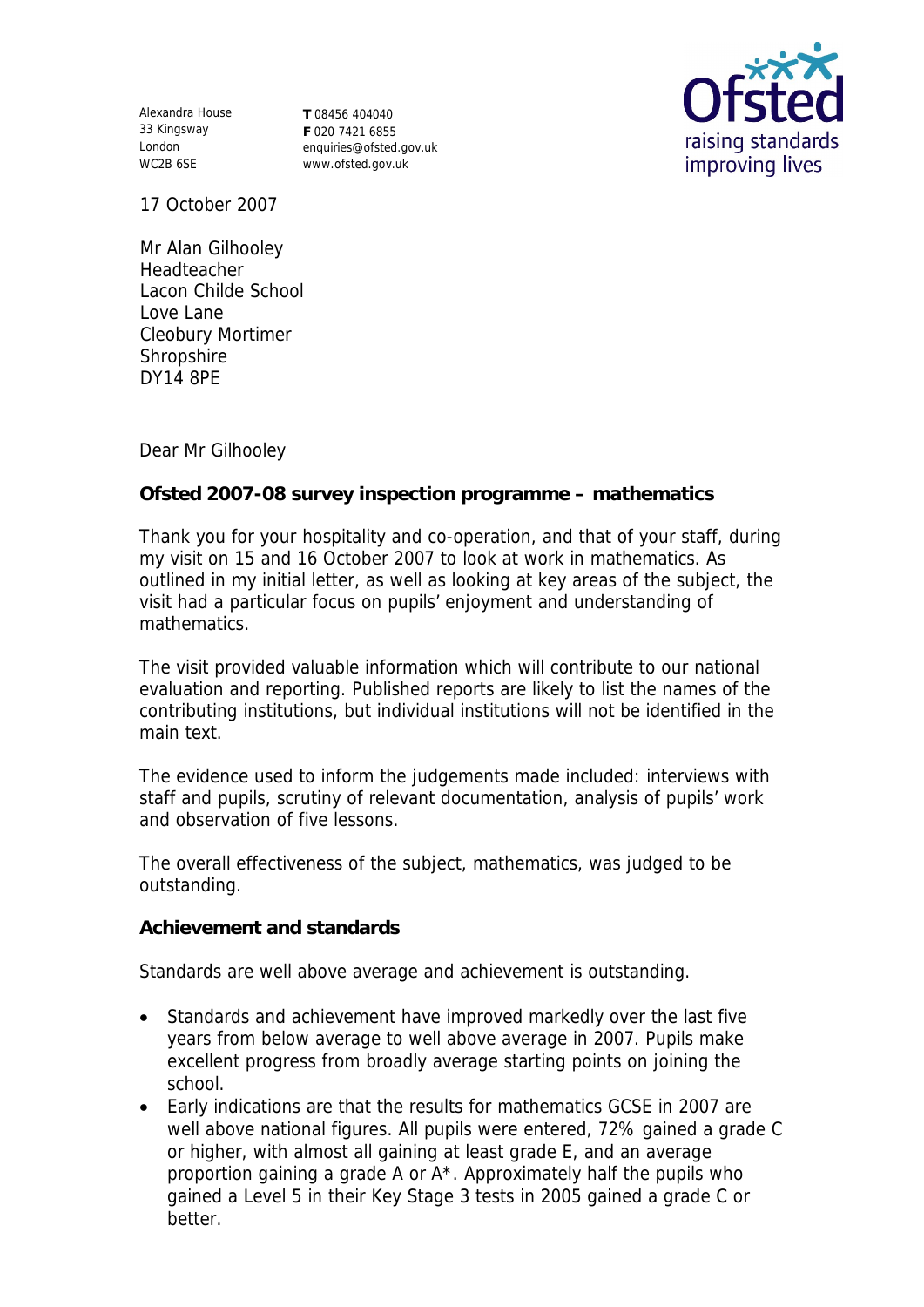- Results of the Key Stage 3 tests show continuing improvements with nearly all pupils gaining at least Level 5, the standard expected at age 14 years.
- Pupils know their targets, which are challenging, and also how to achieve them. Staff adjust them in response to individual needs, often raising them to provide even greater challenge.
- Pupils enjoy mathematics; staff are very supportive and there is a nurturing atmosphere within lessons. In response, behaviour is excellent. Pupils have the opportunity through a survey to give their views on mathematics in the school.
- Mathematics plays an important part in the preparation of pupils' future economic welfare. Because they achieve very well, they are well placed to engage with mathematics beyond school with many taking A level or using their mathematics in other A level courses.

**Quality of teaching and learning**

The quality of teaching and learning is outstanding.

- Excellent relationships between staff and pupils and between pupils are based on mutual trust and respect. Pupils are extremely polite; when participating in group work or responding to questions they listen attentively to others so that at no time do pupils feel intimidated. This ensures all are prepared to contribute answers or comments.
- Lessons are well planned. The department works very cohesively: teaching ideas are discussed, demonstrated and trialled. This also ensures excellent support for new members of the department. Pupils have opportunities to lead lessons when revising for examinations or tests. This is particularly effective in giving them greater ownership and also making sure revision activities meet their needs.
- Assessment is excellent. Teachers are expert at using questions to ascertain the extent to which pupils have understood the exposition. They monitor the work of pupils in class by constantly moving among them to identify anyone who has an error or a misconception, so they can be helped immediately. They use time well at the end of lessons to check how well pupils have progressed, including asking pupils how well they feel they have achieved, and why. Books are constructively marked, identifying errors and giving support on how to overcome them.
- Teachers ensure pupils give full reasons for their answers. Responses are often followed with prompts and further questions such as 'So what?', 'What does that mean?', 'Is that a convincing argument?' or 'What do the rest of you think?'
- Information and communication technology (ICT) is used appropriately to enhance learning and is being extended to incorporate greater opportunities.
- Praise and rewards are used well to motivate pupils with their work.
- Good use is made of teaching assistants to support pupils in lessons.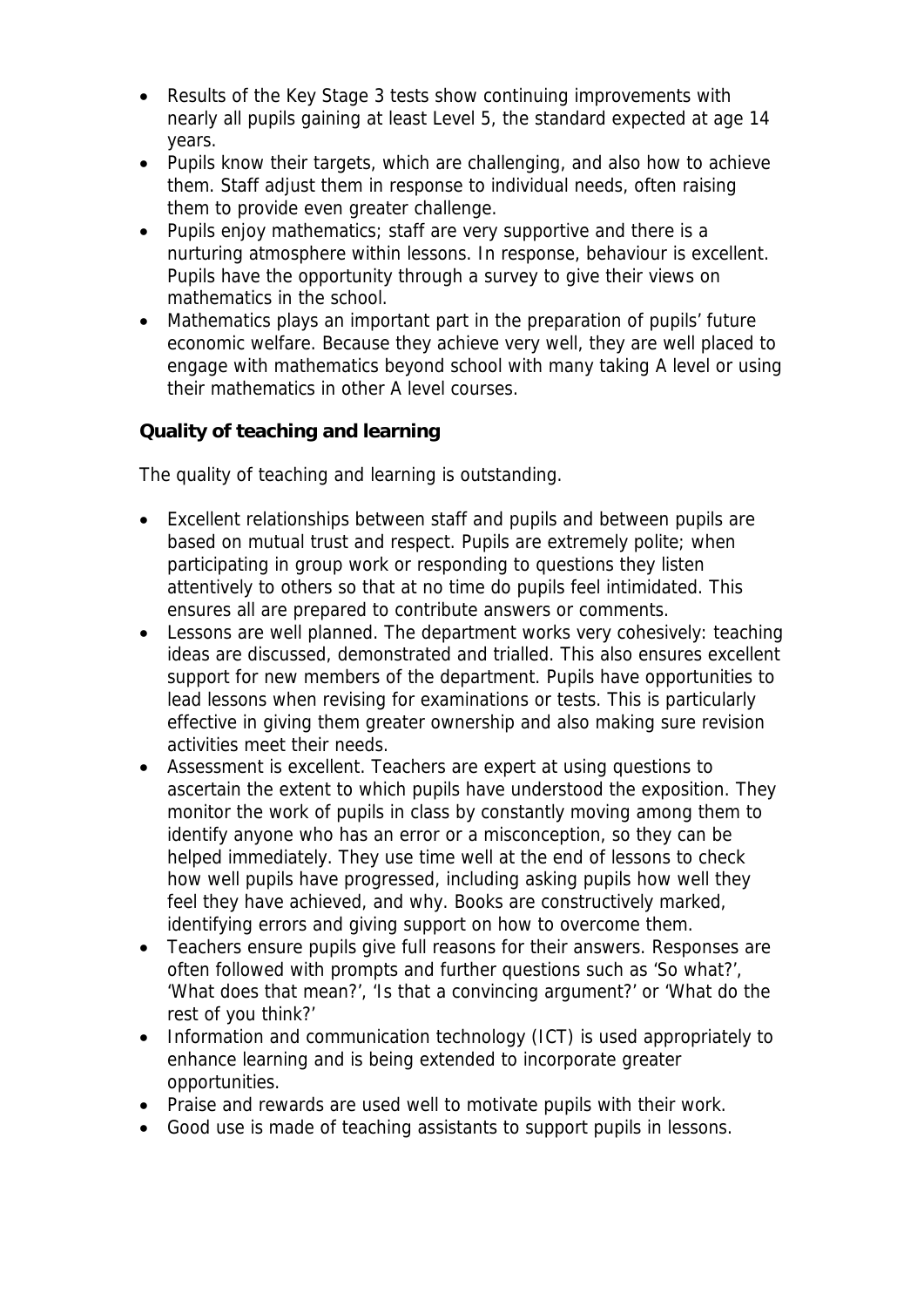## **Quality of the curriculum**

The quality of the curriculum is good.

- Clear schemes of work identify tasks and include suggestions for investigations to stimulate interest and engage pupils. They also include appropriate references to the use of ICT. Teachers plan for individual lessons and while these are often shared and demonstrated with other members of the department, they are not always collated to enhance the schemes of work. Planning includes the use, but not over-reliance, of textbooks which are available for all pupils.
- Work is well matched to the needs of pupils; their excellent achievement shows that it is challenging as well as supportive. Additional key skill lessons are provided for pupils in Year 8 and 9.
- The revised scheme for Key Stage 4 includes suitable work to enhance elements of using and applying mathematics. It ensures that all pupils are entered for the appropriate tier to ensure that they all are suitably challenged.
- Support for pupils with their preparation for GCSE includes well structured revision alongside learning new elements of the syllabus. Pupils commented that they found this very useful and are given opportunities to develop the revision programme with their teachers. Pupils appreciate the regular 'drop in' sessions provided by the department and say that this is a much used facility by all pupils.
- The school has a very comprehensive overview and policy for numeracy across the curriculum that highlights where cooperation between departments could enhance the work of pupils; for example solution of equations and correct manipulation of algebraic expressions and equations in science and mathematics. However, this could be further enhanced by considering departments who use other areas of mathematics; for example, considering a group on data handling, incorporating work from geography, science, PE and citizenship.
- The school works well with post-16 establishments and partner primary schools. Pupils new to the school often comment that they do not enjoy mathematics. As well as tackling any negative attitudes quickly, the school has identified that this is an area for further attention when working with partner schools

**Leadership and management**

Leadership and management are outstanding.

- The extremely strong drive and commitment of the highly effective subject leader have been pivotal to the improvements to pupils' achievement. Standards have risen consistently over the last five years; there is a very clear expectation that all members of the department will challenge pupils.
- While the department targets pupils around the key borderline grades and levels, results show they are successful at raising the performance of all pupils.
- The work of the department is systematically monitored by observing lessons and analysing work within books. This is used to highlight areas to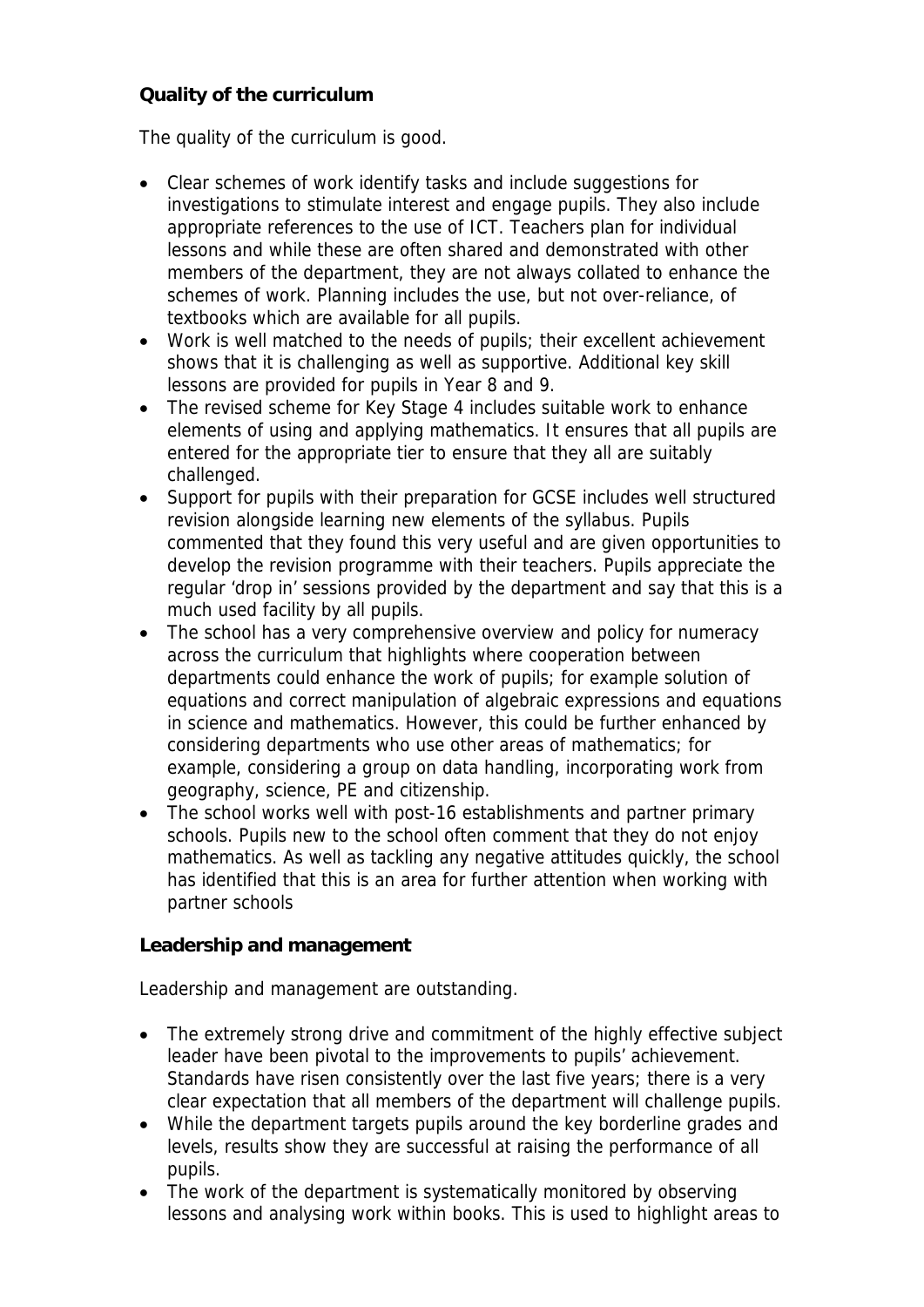develop. The department works together to bring about the necessary improvements. It is not complacent and is keen to improve further. It has formulated an appropriate improvement plan, incorporating support from the LA consultant.

- Clear departmental policies and procedures are implemented consistently.
- Very good support is provided by the subject leader, including for new staff, who in turn subsequently help more established colleagues, for instance in developing exciting ways of introducing topics. Excellent use is made of departmental meeting time each week to share and model teaching ideas.

**Subject issue: pupils' enjoyment and understanding of mathematics**

Pupils enjoy mathematics. In a recent survey, pupils said they most enjoyed games within lessons, using ICT, solving problems and discussions. They gave 'too much writing' as their least favourite activity. The department has taken these views into account to ensure pupils regularly have discussions within lessons and increased opportunities for ICT, although rooming arrangements still limit opportunities for hands-on work. Excellent relationships and respect for each other help ensure lessons are enjoyable. Teachers regularly plan activities that give pupils more ownership of their learning, for example getting them to lead revision classes.

Very strong emphasis on correct usage of mathematical language and on getting pupils to explain fully their reasoning or methodology when answering questions develops good understanding of the topic and its links to other areas of mathematics. Pupils said the variety of activities, especially fun tasks, helped them with their understanding, as well as the ability to ask teachers if they were stuck. The constant assessment of pupils when working in class also enables teachers to identify quickly and help any pupils who are struggling or have a misconception. Teachers' very good subject knowledge equips them to recognise quickly what the misconception is, and take appropriate action.

## **Inclusion**

Inclusion is outstanding: all pupils are challenged to achieve as highly as possible. All are entered for GCSE mathematics; schemes of work are very well matched to their needs. Very good support is given to pupils at all times as well as in preparation for examinations. Pupils with learning difficulties receive additional support and the sports college works well to build their self esteem. Staff from the PE department support some of these pupils in mathematics or key skills lessons, which builds their confidence. Support from teaching assistants is coordinated well and enhances the work within classrooms.

**Areas for improvement, which we discussed, included:**

• build upon the schemes of work by consistently recording teaching strategies which have been successful when teaching specific topics or lessons